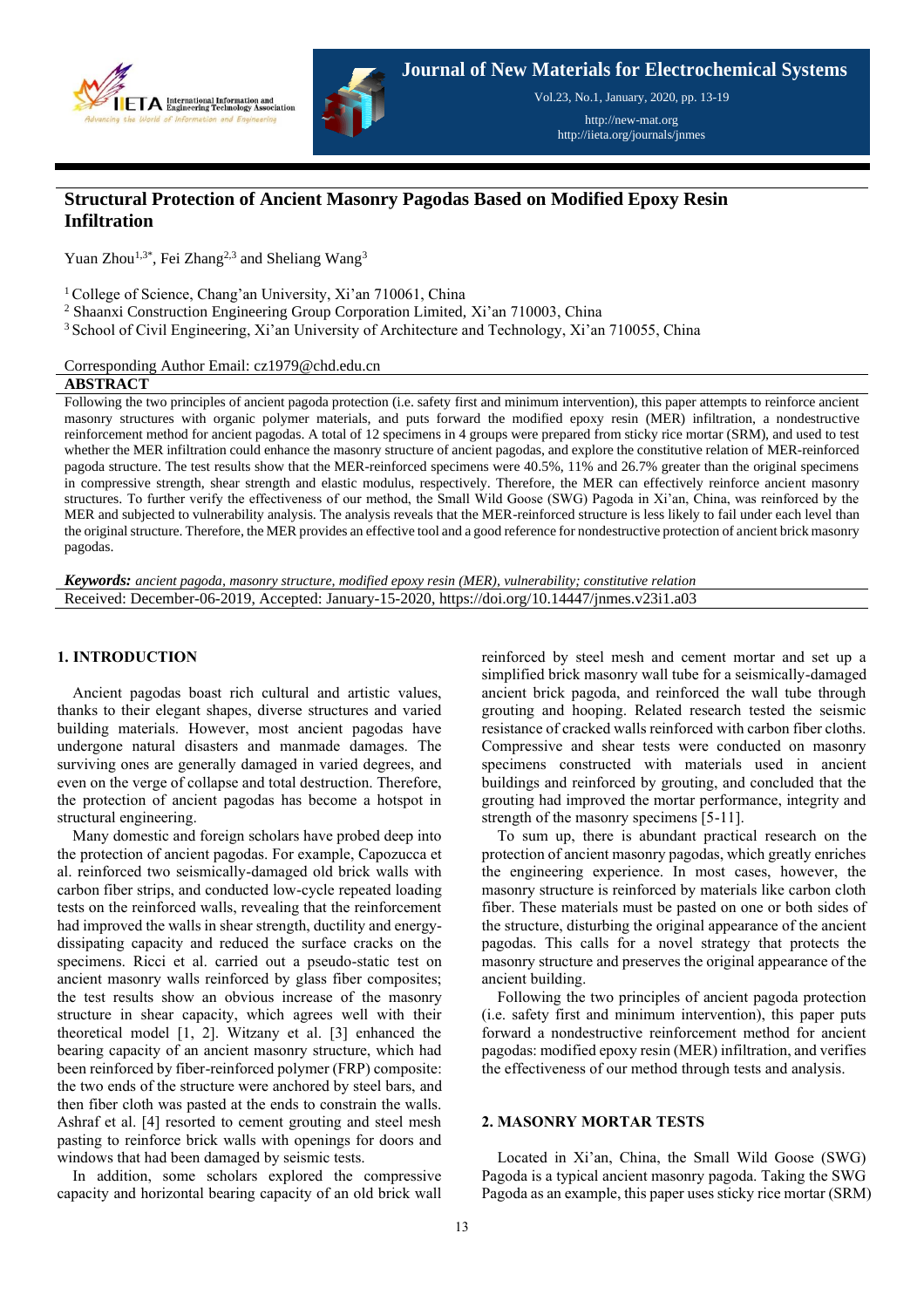to represent the structural materials of the SWG Pagoda, and reinforced the SRM separately with modified epoxy resin (MER), methyl methacrylate (MMA) and sodium methyl silicate (SMS).

Due to the particularity of ancient masonry structure, there is no standard for mechanical evaluation of ancient masonry mortar. In this research, the mechanical properties of the original and modified SRMs were observed through a compression test on cubic specimens and an uniaxial compression test on prism specimens, according to the *Standard for Test Method of Basic Properties of Construction Mortar* (JGJ/T70-2009). The test results were analyzed to

disclose how the additional materials affect the strength, stress and strain of the SRM.

### **2.1 Specimen preparation**

The original and modified SRMs were made into cubic specimens and prism specimens. Each cubic specimen is 70.7mm×70.7mm×70.7mm in size, and each prism specimen is 70.7mm×70.7mm×216mm in size. The specimens were let stand for 2d before being numbered and demolded. The demolded specimens were naturally cured to the required age of 28d. The serial numbers of cubic and prism specimens are listed in Tables 1 and 2, respectively.

**Table 1.** Cubic specimens

|           | <b>Additional material</b> |                  |                  |                  |  |  |  |
|-----------|----------------------------|------------------|------------------|------------------|--|--|--|
| Substrate | None                       | MER              | <b>MMA</b>       | <b>SMS</b>       |  |  |  |
| SR M      | $SC1 \sim SC3$             | $SEC1 \sim SEC3$ | $SMC1 \sim SMC3$ | $SSC1 \sim SSC3$ |  |  |  |

| <b>Table 2.</b> Prism specimens |                            |            |                     |                  |  |  |
|---------------------------------|----------------------------|------------|---------------------|------------------|--|--|
| <b>Substrate</b>                | <b>Additional material</b> |            |                     |                  |  |  |
|                                 | None                       | <b>MER</b> | MMA                 | <b>SMS</b>       |  |  |
| <b>SRM</b>                      | $SP1 \sim SP3$             |            | SEP1~SEP3 SMP1~SMP3 | $SSP1 \sim SSP3$ |  |  |

**Table 3.** Test results on cubic SRM specimens

| Name       | <b>Specimen</b><br>number | Failure<br>load/kN | <b>Bearing</b><br>$area/mm^2$ | Compressive<br>strength/MPa | <b>Mean compressive</b><br>strength /MPa |
|------------|---------------------------|--------------------|-------------------------------|-----------------------------|------------------------------------------|
|            | SC <sub>1</sub>           | 6.75               | 4.998.49                      | 1.4                         |                                          |
| <b>SRM</b> | SC <sub>2</sub>           | 6.44               | 4.998.49                      |                             | 1.8                                      |
|            | SC <sub>3</sub>           | 7.29               | 4.998.49                      |                             |                                          |

| <b>Additional</b><br>material | <b>Specimen</b><br>number | Failure<br>load/kN | <b>Bearing</b><br>area/mm2 | Compressive<br>strength/MPa | <b>Mean compressive</b><br>strength /MPa | Increment of compressive<br>strength $\frac{9}{6}$ |
|-------------------------------|---------------------------|--------------------|----------------------------|-----------------------------|------------------------------------------|----------------------------------------------------|
|                               | SEC1                      | 10.53              | 4.998.49                   | 2.1                         |                                          |                                                    |
| <b>MER</b>                    | SEC <sub>2</sub>          | 9.60               | 4.998.49                   | 1.9                         | 2.8                                      | 55.6%                                              |
|                               | SEC <sub>3</sub>          | 11.74              | 4,998.49                   | 2.3                         |                                          |                                                    |
|                               | SMC <sub>1</sub>          | 10.33              | 4.998.49                   | 2.1                         |                                          |                                                    |
| <b>MMA</b>                    | SMC <sub>2</sub>          | 9.21               | 4.998.49                   | 1.8                         | 2.5                                      | 38.9%                                              |
|                               | SMC <sub>3</sub>          | 9.40               | 4.998.49                   | 1.9                         |                                          |                                                    |
|                               | SSC <sub>1</sub>          | 8.64               | 4.998.49                   | 1.7                         |                                          |                                                    |
| <b>SMS</b>                    | SSC <sub>2</sub>          | 7.15               | 4.998.49                   | 1.4                         | 2.1                                      | 17.8%                                              |
|                               | SSC <sub>3</sub>          | 8.68               | 4.998.49                   | 1.7                         |                                          |                                                    |

|  |  |  | Table 4. Test results on cubic reinforced specimens |  |
|--|--|--|-----------------------------------------------------|--|
|  |  |  |                                                     |  |

#### **2.2 Compression test on cubic specimens**

The compression test on cubic specimens was conducted as shown in Figure 1. The test results on cubic SRM specimens and cubic reinforced specimens are recorded in Tables 3 and 4, respectively.



(a) Test setup

(b) Failure mode



14

It can be seen that all of the three nondestructive reinforcement materials increased the compressive strength of cubic SRM specimens in varied degrees. The increment of compressive strength was 55.6%, 38.9% and 17.8% after the addition of MER, MMA and SMS, respectively. Obviously, the MER achieved the best enhancement effect on the compressive strength of the SRM.

#### **2.3 Uniaxial compression test on prism specimens**

For the lack of space, the setup and failure mode of the uniaxial compression test are not reported here. The main results of the test are listed in Table 5 below. After adding MER, MMA and SMS, the peak stress of prism SRM specimens increased by 40.7%, 22.8% and 18.2%, the peak strain increased by 37.6%, 31.3% and 26.8%, the ultimate strain increased by 36.9%, 31.0% and 31.7%, and the elastic modulus increased by 35.1%, 32.3% and 29.3%, respectively.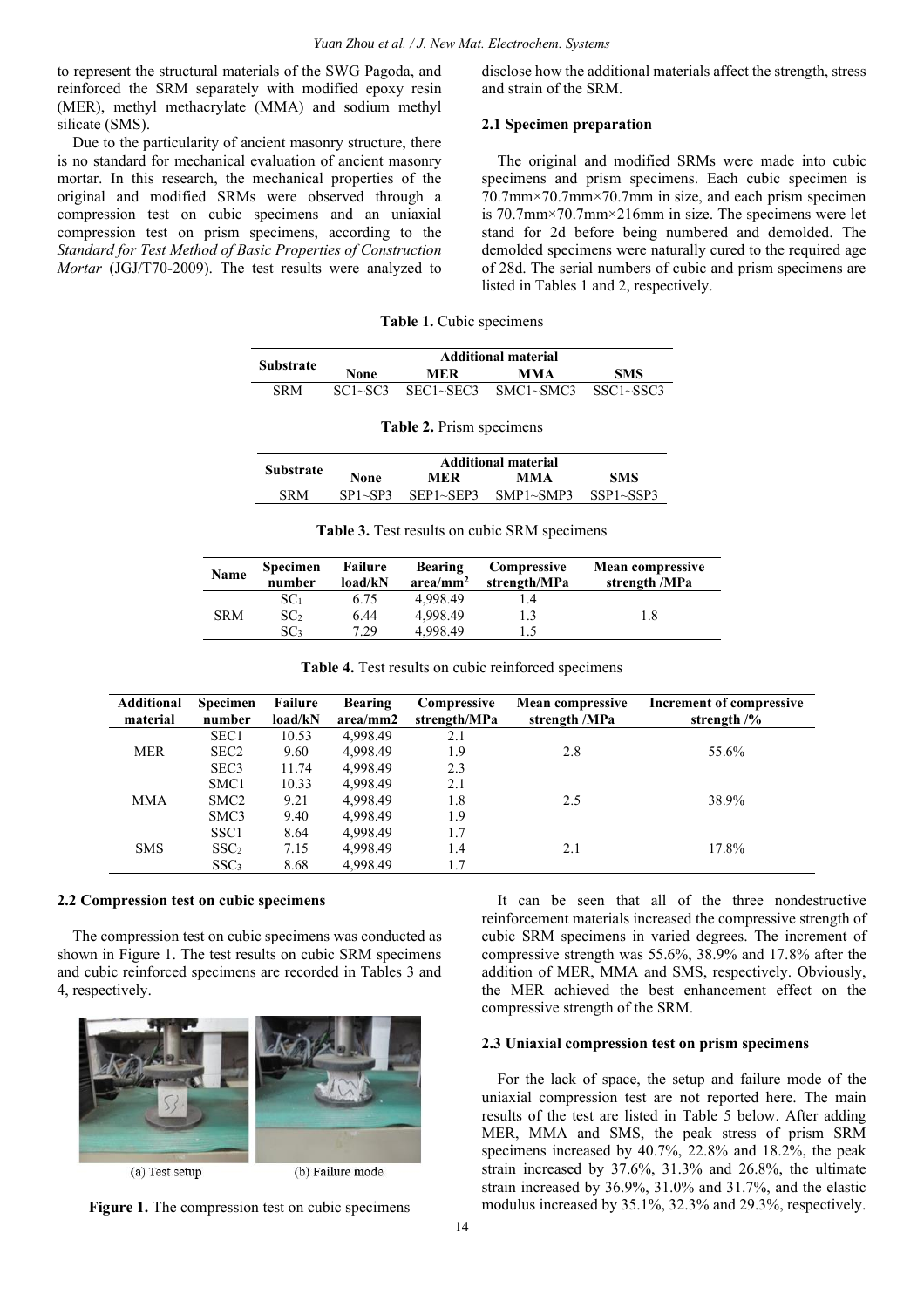The results show that all the three reinforcement materials can improve the peak stress of prism SRM specimens. The best enhancing effect belongs to the MER.

**Table 5.** Test results on prism specimens

| <b>Specimen</b><br>group | Peak<br>stress/MPa | Peak<br>strain | <b>Ultimate</b><br>strain | <b>Elastic modulus</b><br>E/MPa |
|--------------------------|--------------------|----------------|---------------------------|---------------------------------|
| SP                       | 0.4434             | 0.0112         | 0.0142                    | 26.1                            |
| <b>SEP</b>               | 0.5909             | 0.0159         | 0.0196                    | 83.3                            |
| <b>SMP</b>               | 0.5747             | 0.0158         | 0.0193                    | 82.2                            |
| <b>SSP</b>               | 0.5425             | 0.0142         | 0.0187                    | 76.3                            |

In summary, the MER can effectively enhance the strength of ancient masonry mortar. Thus, it is reasonable to adopt the MER for the nondestructive enhancement and performance test of ancient masonry pagodas like the SWG Pagoda.

## **3. NONDESTRUCTIVE TESTING OF REINFORCED MASONRY STRUCTURES**

Based on the structural materials of the SWG Pagoda, black bricks and SRM were selected to prepare specimens for tests on compressive strength and shear strength. The specimens were reinforced by the MER infiltration. The infiltration procedure is illustrated in Figure 2 below.



(c) Infiltration grouting



## **3.1 Compressive strength test**

According to the *Standard for Test Method of Basic Mechanics Properties of Masonry* (GB/T50129-2011), black bricks and SRM were adopted to prepare six specimens 240mm in thickness, 750mm in height and 370mm in width [12].

The height to thickness ratio (3.12) fell in the range required by GB/T50129-2011. The six specimens were divided evenly into two groups. The specimens in one group were taken as control specimens, while those in the other group were reinforced by MER. After that, each specimen was covered by four layers of bricks for 14d, and then cured for 28d in the test room at 20°C.

During the compressive strength test (Figure 3), 5% of predicted damage load was applied to the specimen to check the sensitivity and stability of the instruments. Next, the load was increased at a constant rate in 1.0-1.5min to 15% of the predicted damage load, and then maintained for 1-2min. After that, the load was increased again and maintained in the same manner. The phased load increase continued until the pointer of the pressure testing machine suddenly moved back, i.e. the specimen failed. The load at this time was recorded as the failure load of the specimen.



**Figure 3.** The compressive strength test

After removing the invalid data points, the measured data were used to fit the compressive stress-strain curve of the specimens. As shown in Figure 4, the curve was approximately linear in the initial phase of loading, indicating that the specimens are in the elastic state. With the growing load, the strength and deformation of MER-reinforced specimens both improved to a certain extent. This means the MER can effectively reinforce the masonry structure of the SWG Pagoda.



**Figure 4.** The compressive stress-strain curve of reinforced specimens

### **3.2 Shear strength test**

As required by GB/T50129-2011, black bricks and SRM were adopted to prepare six specimens for shear strength test. Each specimen contains nine bricks (Figures 5 and 6). The six specimens were also divided evenly into two groups. The specimens in one group were taken as control specimens, while those in the other group were reinforced by MER.



**Figure 5.** Specimen structure and stress diagram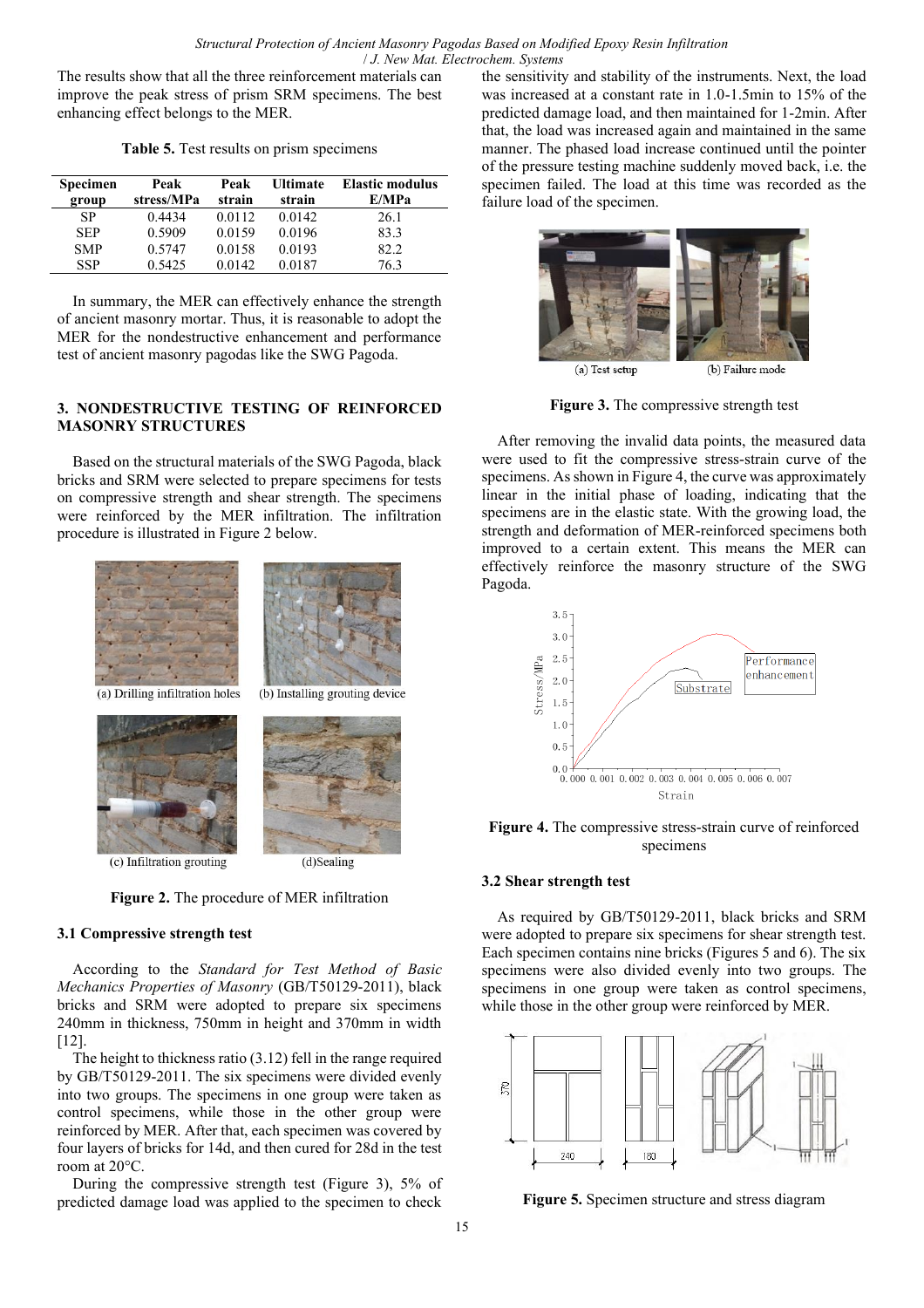

**Figure 6.** The photo of a specimen

To ensure the consistency between shear strength test and compressive strength test, the specimens for the two tests were prepared at the same time by the same group of workers from the same batch of materials. During the preparation, the vertical mortar joints of each specimen were always fully filled. The prepared specimens were covered by plastic films for wet curing.

Before the shear strength test, the specimen was placed vertically on the lower plate of the test machine in such a manner that the specimen centerline coincides with the axis of the upper and lower plates and that the specimen is in close contact with the lower plate. Once the test started, the load was applied continuously at a constant rate. To prevent impact load, the loading rate was controlled such that the specimen fails, i.e. one of the shearing sections is damaged, in 1-3min. At this time, the load was recorded as the damage load of the specimen.

Figures 7 and 8 display the test setups and failure modes of SRM specimens and reinforced specimens, respectively. In the initial phase of loading, no sign of cracking was observed on the mortar-brick interface of the reinforced specimens. With the growing load, some fine cracks appeared on the interface, mainly in the upper part of the specimens. Further load increase induced the cracks to propagate toward the center of the specimens and widen significantly. Eventually, the specimens failed under the shear load on one side: the interface was cut off and a part of the specimen was separated.



(a) Test setup









## **3.3 Results analysis**

#### 3.3.1 Results of compressive strength test

The mechanical properties of the specimens for compressive strength test were calculated by the methods mentioned in GB/T50129-2011. The calculated results are accurate to 0.01N/mm2 and listed in Table 6. The masonry of the SWG Pagoda is an elastoplastic material, whose stressstrain relationship changes continuously. According to the stress-strain curve, the secant modulus at the stress  $\sigma$  of 0.4 was taken as the elastic modulus of each specimen. The elastic moduli of all specimens are given in Table 7.

| Table 6. The mechanical properties of the specimens for |  |
|---------------------------------------------------------|--|
| compressive strength test                               |  |

| Specimen<br>number | <b>Failure</b><br>load / kN | Compressive<br>strength/MPa | <b>Mean compressive</b><br>strength/MPa |
|--------------------|-----------------------------|-----------------------------|-----------------------------------------|
| Original 1         | 199.80                      | 2.25                        |                                         |
| Original 2         | 204.24                      | 2.30                        | 2.27                                    |
| Original 3         | 202.46                      | 2.28                        |                                         |
| Reinforced 1       | 285.05                      | 3.21                        |                                         |
| Reinforced 2       | 280.61                      | 3.16                        | 3.19                                    |
| Reinforced 3       | 282.38                      | 3.18                        |                                         |

**Table 7.** The elastic moduli of the specimens for compressive strength test

| Group      | Compressive<br>strength /MPa | <b>Elastic modulus</b><br>(N/mm <sup>2</sup> ) |
|------------|------------------------------|------------------------------------------------|
| Original   | 2.27                         | 852                                            |
| Reinforced | 3.19                         | 1.080                                          |

**Table 8.** The mechanical properties of the specimens for shear strength test

| Specimen<br>number | <b>Failure</b><br>load /kN | Shear<br>strength/MPa | Mean shear<br>strength /MPa |
|--------------------|----------------------------|-----------------------|-----------------------------|
| Original 1         | 4.32                       | 0.048                 |                             |
| Original 2         | 3.73                       | 0.042                 | 0.045                       |
| Original 3         | 4.05                       | 0.046                 |                             |
| Reinforced 1       | 4.65                       | 0.052                 |                             |
| Reinforced 2       | 4.37                       | 0.049                 | 0.050                       |
| Reinforced 3       | 4.39                       | 0.049                 |                             |

## 3.3.2 Results of shear strength test

In the light of the GB/T50129-2011, the shear strength  $f_{\nu,i}$  of each specimen along a single section of the joint was computed, and recorded in Table 8. Considering the small shear strength of the masonry, the shear strengths of the specimens were accurate to  $0.001$ N/mm<sup>2</sup>, aiming to ensure the accuracy of the test results.

Tables 6-8 show that the MER-reinforced specimens were 40.5%, 11% and 26.7% greater than the original specimens in compressive strength, shear strength and elastic modulus, respectively. Therefore, the MER can effectively reinforce the ancient masonry structure.

#### 3.3.3 Constitutive relation of MER-reinforced masonry

Based on the stress features of the ancient masonry structure, the test data were sorted out, processed and imported to the parabolic constitutive model proposed by Hendry et al. [13], producing the constitutive relation of MER-reinforced specimens under compression: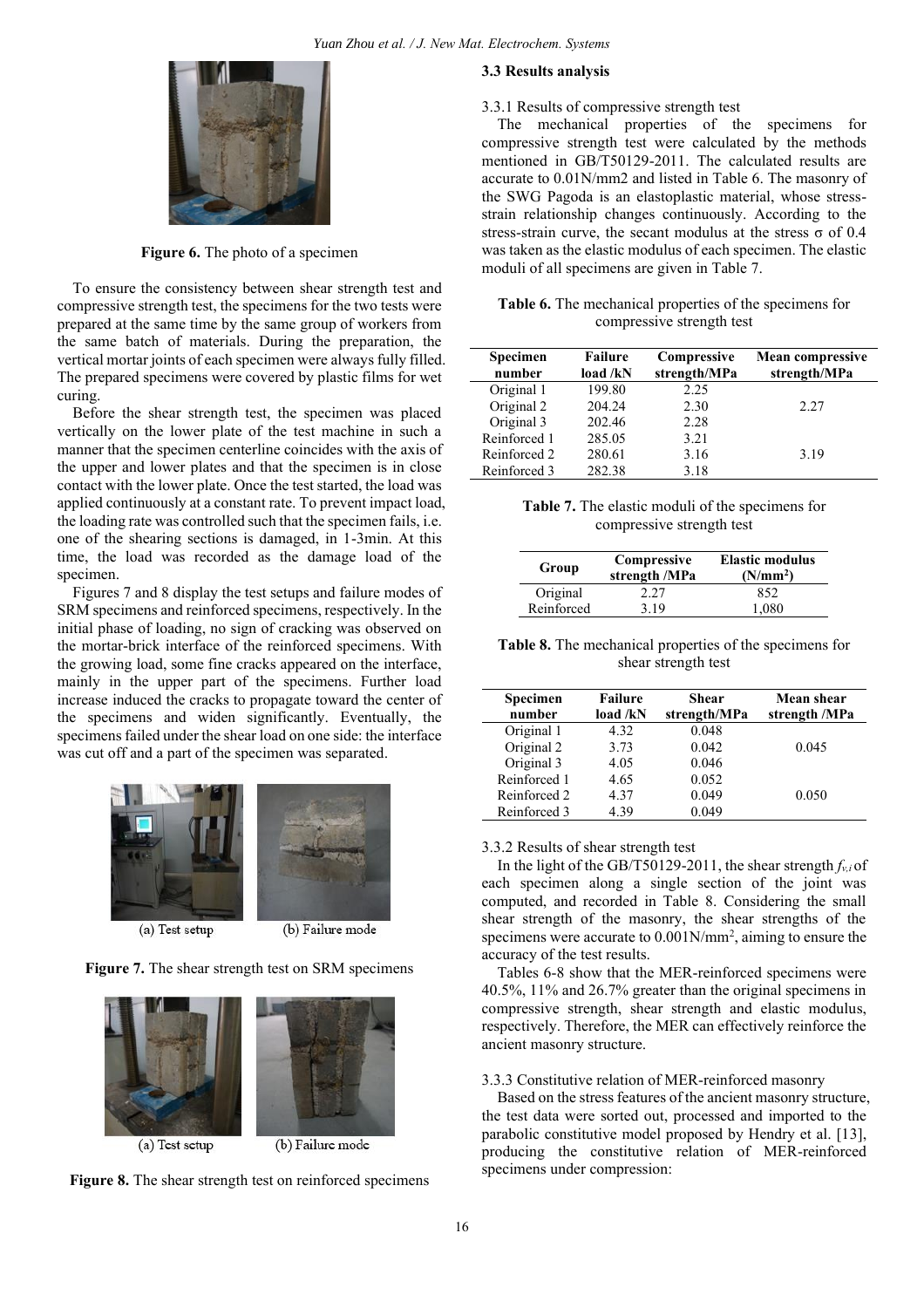*Structural Protection of Ancient Masonry Pagodas Based on Modified Epoxy Resin Infiltration* / *J. New Mat. Electrochem. Systems*

$$
\frac{\sigma}{\sigma_0} = 1.57 \left(\frac{\varepsilon}{\varepsilon_0}\right) - 0.58 \left(\frac{\varepsilon}{\varepsilon_0}\right)^{2.79} \tag{1}
$$

The constitutive relation of formula (1) was derived from the results of compressive strength test on the MER-reinforced specimens prepared from materials similar to those of the SWG Pagoda. The specimens must have high similarity in mechanical properties with MER-reinforced masonry structure of the pagoda. Therefore, the constitutive relation of MER-reinforced pagoda was extended from formula (1) by correcting the parameters according to the elastic modulus ratio between the MER-reinforced pagoda and the MERreinforced specimens. Through the correction, the elastic modulus equals the measured value of the MER-reinforced pagoda. Hence, the constitutive relation of MER-reinforced pagoda can be expressed as:



(a) The stress-strain curve of MER-reinforced specimens



(b) The stress-strain curve of MER-reinforced pagoda

**Figure 9.** The stress-strain curves after MER reinforcement

Formula (2) was taken as the constitutive relation of MERreinforced pagoda in the subsequent analysis, and used to configure the relevant parameters in each phase under compression. Figure 9 presents the stress-strain curves of the MER-reinforced specimens and pagoda.

#### **4. SEISMIC VULNERABILITY OF MER-REINFORCED MASONRY STRUCTURE**

The above analysis shows that the MER infiltration can obviously improve the mechanical performance of ancient masonry. If applied to brick masonry ancient pagodas, the MER infiltration will definitely change the mechanical performance of the pagoda structure. This section aims to verify whether the MER reinforcement could improve the seismic performance of the SWG pagoda.

The entire SWG Pagoda was subjected to finite-element modelling. For the masonry material, the elastic modulus, density and Poisson's ratio were set to 890.7MPa, 1,200kg/m<sup>3</sup> and 0.15, respectively. For the concrete floors, the elastic modulus, density and Poisson's ratio were set to 3.0×10<sup>4</sup>MPa, 2,400kg/m<sup>3</sup> and 0.16, respectively. The structural model and finite-element model of the SWG Pagoda are displayed in Figure 10.



**Figure 10.** The models of the SWG Pagoda ((a) Structural model; (b) Finite-element model)



**Figure 11.** The IDA curves under the ten seismic waves

Ten seismic waves were selected and amplitude-modulated by hunt-and-fill method. Empirically, the intensity measure (IM) for seismic response was defined as the spectral acceleration  $(S_a)$  with a period of  $T<sub>I</sub>$  (the structure's fundamental period) and a damping ratio of 9%, denoted here as  $S_a(T_1, 9\%)$  (Fu, 2001); the damage measure (SM) for seismic response was defined as the maximum inter-story drift ratio  $\theta_{max}$ . The MER-reinforced pagoda structure was subjected to incremental dynamic analysis (IDA) [14, 15].

The resulting IDA curves (Figure 11) were statistically analyzed. The analysis results are displayed in Figure 12. The scatter plot of In  $(Sa)$ -In  $(\theta_{max})$  and the results of linear regression analysis are shown in Figure 13.



**Figure 12.** The fractional curves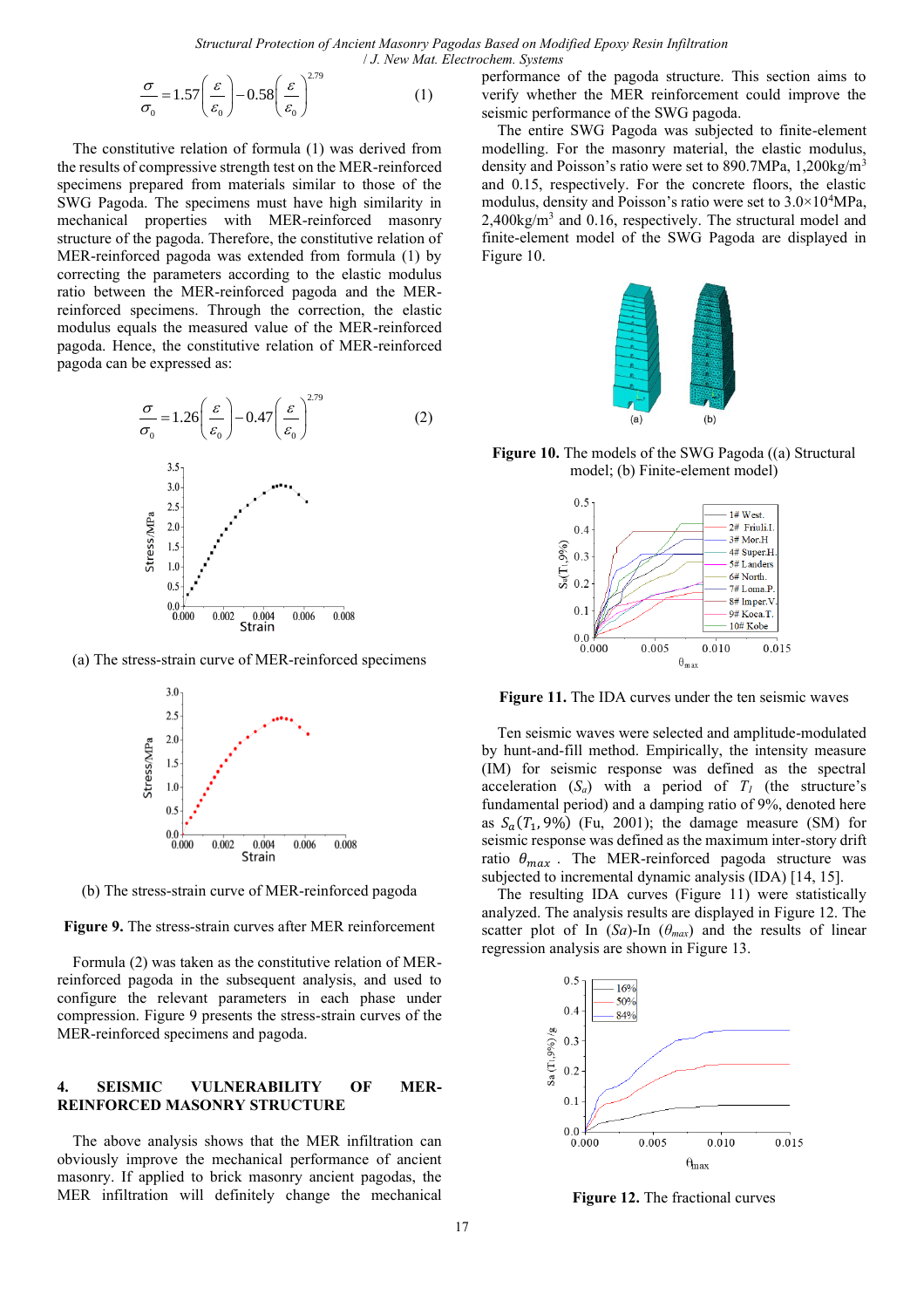

**Figure 13.** The results of linear regression

As shown in Figure 13, the linear regression equation can be expressed as:

$$
\ln(\theta_{\text{max}}) = -4.3125 + 1.0509 \times \ln(Sa(T_1, 9\%))
$$
 (3)

From formula (3), it can be deduced that  $a=\ln(a)=4.3125$ . Thus, we have  $\alpha=0.0134$ ,  $b=\beta=1.0509$ . Then, the structural capacity of each limit state could be ascertained, according to the relevant provisions and definitions. Substituting the capacities to the limit-state failure probability formula, we have:

$$
P_f(S_a) = \Phi\left(-\frac{\ln[0.0134(S_a(T_1, 9\%))^{1.0509} / \bar{c}]}{\sqrt{\beta_c^2 + \beta_d^2}}\right) \tag{4}
$$

where,  $P_f$  is the probability that the structural response reaches or exceeds a performance level;  $\bar{c}$  is the mean structural capacity (usually the median of structural capacity);  $\phi(x)$  is the standard normal distribution; *β*(*c*) and *β*(*d*) can be valued by FEMA350 based on the seismic vulnerability curve of the structure: If *Sa* (*T1*, 9%) serves as the independent variable of the curve,  $\sqrt{\beta_c^2 + \beta_d^2}$  equals 0.4. The  $\Phi(x)$  function can be expressed as:

$$
n(x) = \frac{1}{\sqrt{2\pi}} \int_{-\infty}^{x} \exp(-\frac{t^2}{2}) dt
$$
 (5)

The seismic vulnerability of the MER-reinforced pagoda structure was fully analyzed. The seismic vulnerabilities of the structure under different seismic waves are presented in Figure 14 below.

It can be seen from Figure 14 that the seismic vulnerability of the MER-reinforced pagoda structure obeyed similar trends with that of the original structure, but differed greatly in magnitude. Table 9 compares the failure probabilities of the original and enhancement structures at different levels of seismic vulnerability curve under  $Sa(T_1, 9\%) = 0.05g$ .

Table 9 shows that the MER reinforcement reduced the failure probability by 24.27% under the level of normal use, 4.55% under the level of temporary use, 0.51% under the level of life safety, and by 0% under the level of collapse prevention. The results indicate that the MER-reinforced structure is less likely to fail under each level than the original structure. Therefore, the MER infiltration can effectively enhance the mechanical properties of the ancient masonry structure.



**Figure 14.** The seismic vulnerability curves of the MERreinforced pagoda structure

**Table 9.** The seismic vulnerabilities of the reinforced and original structures under  $S_a(T_I, 9\%) = 0.05g$ 

| <b>Failure</b><br>probability | Normal<br>use | <b>Temporary</b><br>use | Life<br>safety | Collapse<br>prevention |
|-------------------------------|---------------|-------------------------|----------------|------------------------|
| Original<br>structure         | 31.21%        | 10.93%                  | $1.29\%$       | $0\%$                  |
| Reinforced<br>structure       | 6.94%         | 6.37%                   | 0.78%          | $0\%$                  |
| Difference                    | 24.27%        | 4.56%                   | $0.51\%$       | $0\%$                  |

## **5. CONCLUSIONS**

The SRM of ancient masonry was separately reinforced by organic materials, namely, MER, MMA and SMS, and subjected to tests on performance enhancement. The test results show that the organic material MER greatly improved the compressive strength of cubic SRM specimens, as well as the peak stress, peak strain, ultimate strain and elastic modulus of prism SRM specimens. This means the MER can effectively enhance ancient masonry mortar.

Based on the above tests and the protection criteria of ancient pagodas, this paper puts forward a novel nondestructive approach to reinforce the masonry specimens of brick masonry pagodas, namely, the MER infiltration. The excellence of the proposed approach in reinforcing ancient masonry structures was confirmed through compressive strength test and shear strength test.

The results of the compressive strength test and shear strength test were analyzed in details. On this basis, the stressstrain constitutive relation was established for ancient masonry pagodas, in the light of an abundance of field measurements and the existing constitutive equations for masonry materials under uniaxial compression.